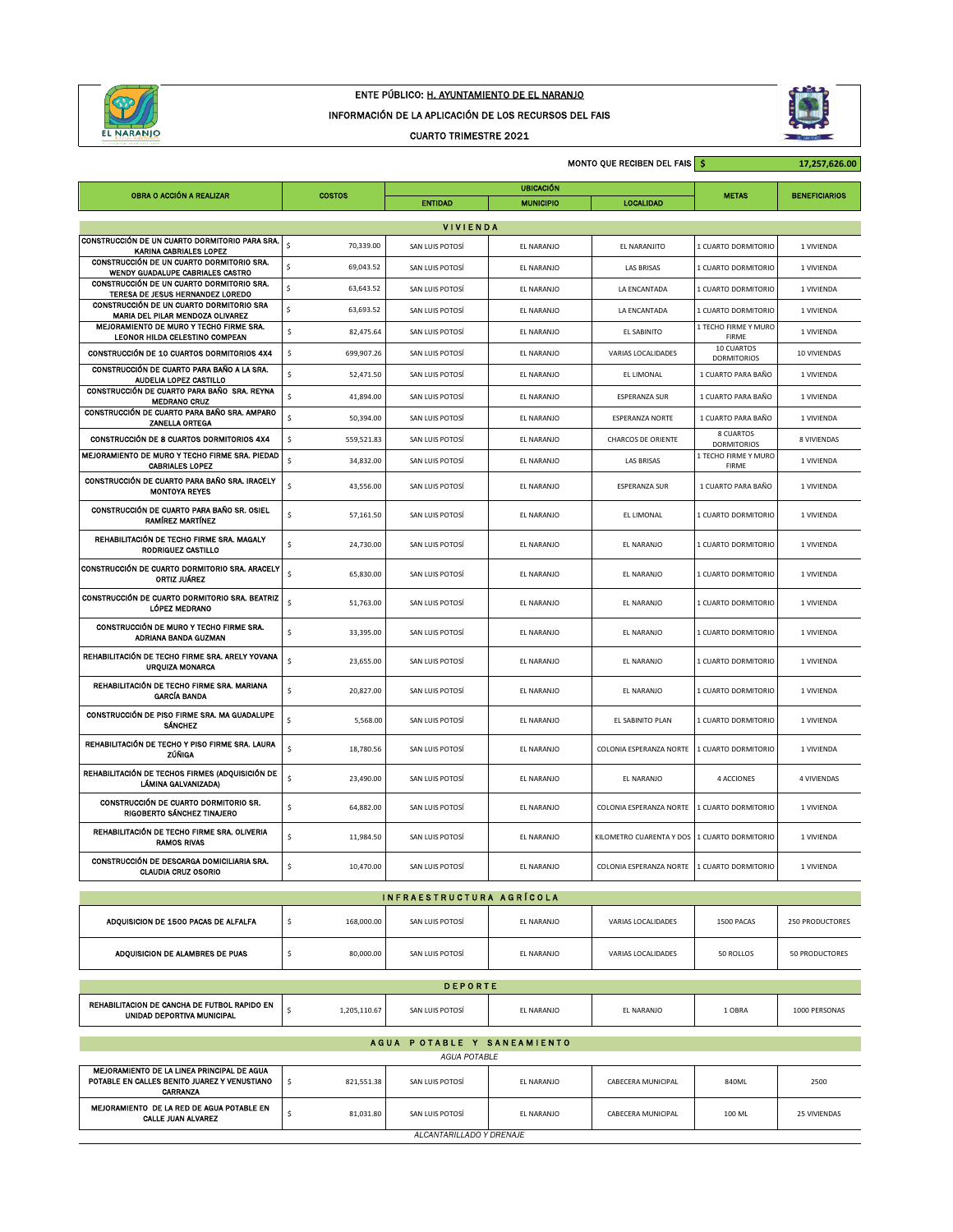| CONSTRUCCION DE RED DE DRENAJE SANITARIO EN<br>CALLE MIGUEL ALEMAN ENTRE FRANCISCO I. MADERO Y<br><b>ALAVARO OBREGON</b>                            | $\ddot{\phantom{1}}$<br>148,766.85      | SAN LUIS POTOSÍ | EL NARANJO | EL NARANJO                            | 154ML        | 10 VIVIENDAS  |  |  |  |
|-----------------------------------------------------------------------------------------------------------------------------------------------------|-----------------------------------------|-----------------|------------|---------------------------------------|--------------|---------------|--|--|--|
| REHABILITACIÓN DE COLECTOR PRINCIPAL DE DRENAJE<br>SANITARIO EN BOULEVARD MIGUEL HIDALGO ENTRE 16<br>DE SEPTIEMBRE Y MANZANA VERDE                  | $\mathsf{S}$<br>1,067,242.41            | SAN LUIS POTOSÍ | EL NARANJO | CABECERA MUNICIPAL                    | 154 ML       | 50 VIVIENDAS  |  |  |  |
| <b>ELECTRIFICACIÓN</b>                                                                                                                              |                                         |                 |            |                                       |              |               |  |  |  |
| AMPLIACIÓN DE RED ELÉCTRICA EN CAMINO A LA JOYA                                                                                                     | $\ddot{\phantom{1}}$<br>247,383.77      | SAN LUIS POTOSÍ | EL NARANJO | <b>LAS ABRITAS</b>                    | 5 POSTES     | 10 VIVIENDAS  |  |  |  |
| CONSTRUCCION DE LINEA DE MEDIA Y BAJA TENSION DE<br><b>CARRETERA A VALLES S/N</b>                                                                   | $\sf s$<br>211,544.03                   | SAN LUIS POTOSÍ | EL NARANJO | EL SABINITO PLAN                      | 8 POSTES     | 25 VIVIENDAS  |  |  |  |
| CONSTRUCCION DE LINEA DE MEDIA Y BAJA TENSION EN<br>CALLE MANUEL AVILA CAMACHO                                                                      | $\ddot{\varsigma}$<br>37,417.93         | SAN LUIS POTOSÍ | EL NARANJO | MAGUEY DE ORIENTE                     | 1 POSTE      | 25 VIVIENDAS  |  |  |  |
| CONSTRUCCION DE LINEA DE BAJA TENSION EN<br>PRIVADA SIN NOMBRE                                                                                      | \$<br>43,529.71                         | SAN LUIS POTOSÍ | EL NARANJO | EL NARANJO                            | 4 POSTES     | 10 VIVIENDAS  |  |  |  |
| SUMINISTRO E INSTALACION DE TRANSFORMADOR Y<br><b>RETENIDA R.S.A</b>                                                                                | \$<br>14,334.68                         | SAN LUIS POTOSÍ | EL NARANJO | EL NARANJO                            | 1 EQUIPO     | 1 VIVIENDAS   |  |  |  |
| CONSTRUCCION DE LINEA DE BAJA TENSION EN CALLE<br><b>ALMENDROS</b>                                                                                  | $\boldsymbol{\mathsf{S}}$<br>60,000.00  | SAN LUIS POTOSÍ | EL NARANJO | EL NARANJO                            | 3 POSTE      | 4 VIVIENDAS   |  |  |  |
| CONSTRUCCION DE LINEA DE MEDIA Y BAJA TENSION EN<br>CALLE SOR JUANA INES DE LA CRUZ                                                                 | \$<br>142,295.88                        | SAN LUIS POTOSÍ | EL NARANJO | EL NARANJO                            | 6 POSTE      | 25 VIVIENDAS  |  |  |  |
| CONSTRUCCION DE LINEA DE BAJA TENSIÓN EN CALLE<br><b>MANZANOS</b>                                                                                   | \$<br>20,000.00                         | SAN LUIS POTOSÍ | EL NARANJO | <b>LAS GRANJAS</b>                    | 1 POSTE      | 2 VIVIENDAS   |  |  |  |
| CONSTRUCCION DE LINEA DE BAJA TENSIÓN EN<br>PRIVADA LÓPEZ MATEOS                                                                                    | \$<br>41,082.14                         | SAN LUIS POTOSÍ | EL NARANJO | OJO DE AGUA DE TIERRA<br><b>NUEVA</b> | 1 POSTE      | 2 VIVIENDAS   |  |  |  |
| CONSTRUCCION DE LINEA DE BAJA TENSIÓN EN<br>CARRETERA BARRA DE NAVIDAD                                                                              | \$<br>18,702.74                         | SAN LUIS POTOSÍ | EL NARANJO | LAS ABRITAS                           | 1 POSTE      | 1 VIVIENDAS   |  |  |  |
|                                                                                                                                                     |                                         |                 |            |                                       |              |               |  |  |  |
| URBANIZACIÓN MUNICIPAL<br>PAVIMENTACION CON CONCRETO HIDRAULICO DE CALLE                                                                            |                                         |                 |            |                                       |              |               |  |  |  |
| ADOLFO LOPEZ MATEOS ENTRE COMONFORT Y MIGUEL<br><b>ALEMAN</b>                                                                                       | \$<br>2,266,012.67                      | SAN LUIS POTOSÍ | EL NARANJO | EL NARANJITO                          | 1660M2       | 200 PERSONAS  |  |  |  |
| PAVIMENTACION CON CARPETA ASFALTICA DE CALLES<br>PONCIANO ARRIAGA Y LANZAGORTA ENTRE JORGE<br>PASQUEL Y BLAS ESCONTRÍA                              | \$<br>2,055,600.29                      | SAN LUIS POTOSÍ | EL NARANJO | CABECERA MUNICIPAL                    | 1600M2       | 200 PERSONAS  |  |  |  |
| REVESTIMIENTO CON MATERIAL DE BANCO DE CALLE<br>JUAN ALVAREZ ENTRE ADOLFO LOPEZ MATEOS Y<br><b>LAZARO CARDENAS</b>                                  | \$<br>376,500.22                        | SAN LUIS POTOSÍ | EL NARANJO | ESPERANZA SUR                         | 300ML        | 400 PERSONAS  |  |  |  |
| REVESTIMIENTO CON MATERIAL DE BANCO DE<br><b>DIVERSAS CALLES</b>                                                                                    | \$<br>278,980.00                        | SAN LUIS POTOSÍ | EL NARANJO | <b>ESPERANZA NORTE</b>                | 500ML        | 500 PERSONAS  |  |  |  |
| CONSTRUCCION DE GUARNICIONES Y BANQUETAS EN<br>CALLES INSURGENTES Y VICENTE GUERRERO                                                                | \$<br>438,286.27                        | SAN LUIS POTOSÍ | EL NARANJO | EL SABINITIO DE ARRIBA                | 484M2        | 200 PERSONAS  |  |  |  |
| CONSTRUCCIÓN DE MURO DE CONTENCIÓN EN MARGEN<br>DEL RIO SEGUNDA ETAPA                                                                               | \$<br>261,270.74                        | SAN LUIS POTOSÍ | EL NARANJO | CABECERA MUNICIPAL                    | 40ML         | 5000 PERSONAS |  |  |  |
| MEJORAMIENTO DE ALUMBRADO PÚBLICO<br>(ADQUISICION DE FOCOS)                                                                                         | \$<br>114,100.00                        | SAN LUIS POTOSÍ | EL NARANJO | CABECERA MUNICIPAL                    | 1000 FOCOS   | 200 PERSONAS  |  |  |  |
| CONSTRUCCION DE GUARNICIONES Y BANQUETAS EN<br><b>CALLE ANASTACIO BUSTAMANTE</b>                                                                    | \$<br>428,583.77                        | SAN LUIS POTOSÍ | EL NARANJO | ESPERANZA NORTE                       | 472M2        | 250 PERSONAS  |  |  |  |
| PAVIMENTACIÓN CON CARPETA ASFÁLTICA DE CALLE<br>MIGUEL BARRAGÁN ENTRE ADOLFO LÓPEZ MATEOS Y<br><b>MIGUEL HIDALGO</b>                                | $\ddot{\phantom{1}}$<br>490,827.23      | SAN LUIS POTOSÍ | EL NARANJO | EL NARANJO                            | 1 OBRA       | 100 VIVIENDAS |  |  |  |
| PAVIMENTACIÓN CON CARPETA ASFÁLTICA DE CALLE<br>ADOLFO LÓPEZ MATEOS ENTRE MIGUEL ALEMÁN Y<br>MIGUEL BARRAGAN                                        | \$<br>422,091.37                        | SAN LUIS POTOSÍ | EL NARANJO | EL NARANJO                            | 1 OBRA       | 100 VIVIENDAS |  |  |  |
| REVESTIMIENTO CON MATERIAL DE BANCO EN CALLE 5<br>DE MAYO                                                                                           | $\boldsymbol{\mathsf{S}}$<br>405,785.97 | SAN LUIS POTOSÍ | EL NARANJO | EL MECO                               | 1 OBRA       | 100 VIVIENDAS |  |  |  |
| CONSTRUCCIÓN DE GUARNICIONES Y BANQUETAS EN<br>CALLES MEZQUITE Y JACARANDAS                                                                         | \$<br>398,600.33                        | SAN LUIS POTOSÍ | EL NARANJO | LOS CHARCOS DE ORIENTE                | 1 OBRA       | 100 VIVIENDAS |  |  |  |
| REHABILITACIÓN DE CALLE FRESNOS                                                                                                                     | \$<br>79,576.00                         | SAN LUIS POTOSÍ | EL NARANJO | <b>LAS GRANJAS</b>                    | 960 M2       | 500 VIVIENDAS |  |  |  |
| REHABILITACIÓN DE CALLE TABASCO                                                                                                                     | \$<br>70,992.00                         | SAN LUIS POTOSÍ | EL NARANJO | <b>LAS GRANJAS</b>                    | 1200 M2      | 500 VIVIENDAS |  |  |  |
| REHABILITACIÓN DE CALLE MORELOS                                                                                                                     | \$<br>20,000.00                         | SAN LUIS POTOSÍ | EL NARANJO | <b>LAS GRANJAS</b>                    | 1000 M2      | 500 VIVIENDAS |  |  |  |
| REVESTIMIENTO CON MATERIAL DE BANCO DE<br>DIVERSAS CALLES EN LAS COL. ESPERANZA NORTE,<br>ESPERANZA SUR, LAS GRANJAS, LAS BRISAS Y EL<br>NARANJITO. | \$<br>881,578.10                        | SAN LUIS POTOSÍ | EL NARANJO | EL NARANJO                            | 1 OBRA       | 500 PERSONAS  |  |  |  |
| MEJORAMIENTO DE ALUMBRADO PÚBLICO<br>(ADQUISICION DE LÁMPARAS)                                                                                      | \$<br>99,995.69                         | SAN LUIS POTOSÍ | EL NARANJO | CABECERA MUNICIPAL                    | 400 FOCOS    | 200 PERSONAS  |  |  |  |
| MEJORAMIENTO DE ALUMBRADO PÚBLICO<br>(ADQUISICION DE LUMINARIAS SOLARES TIPO LED)                                                                   | \$<br>116,800.00                        | SAN LUIS POTOSÍ | EL NARANJO | CABECERA MUNICIPAL                    | 100 LAMPARAS | 200 PERSONAS  |  |  |  |
| <b>CAMINOS RURALES</b>                                                                                                                              |                                         |                 |            |                                       |              |               |  |  |  |